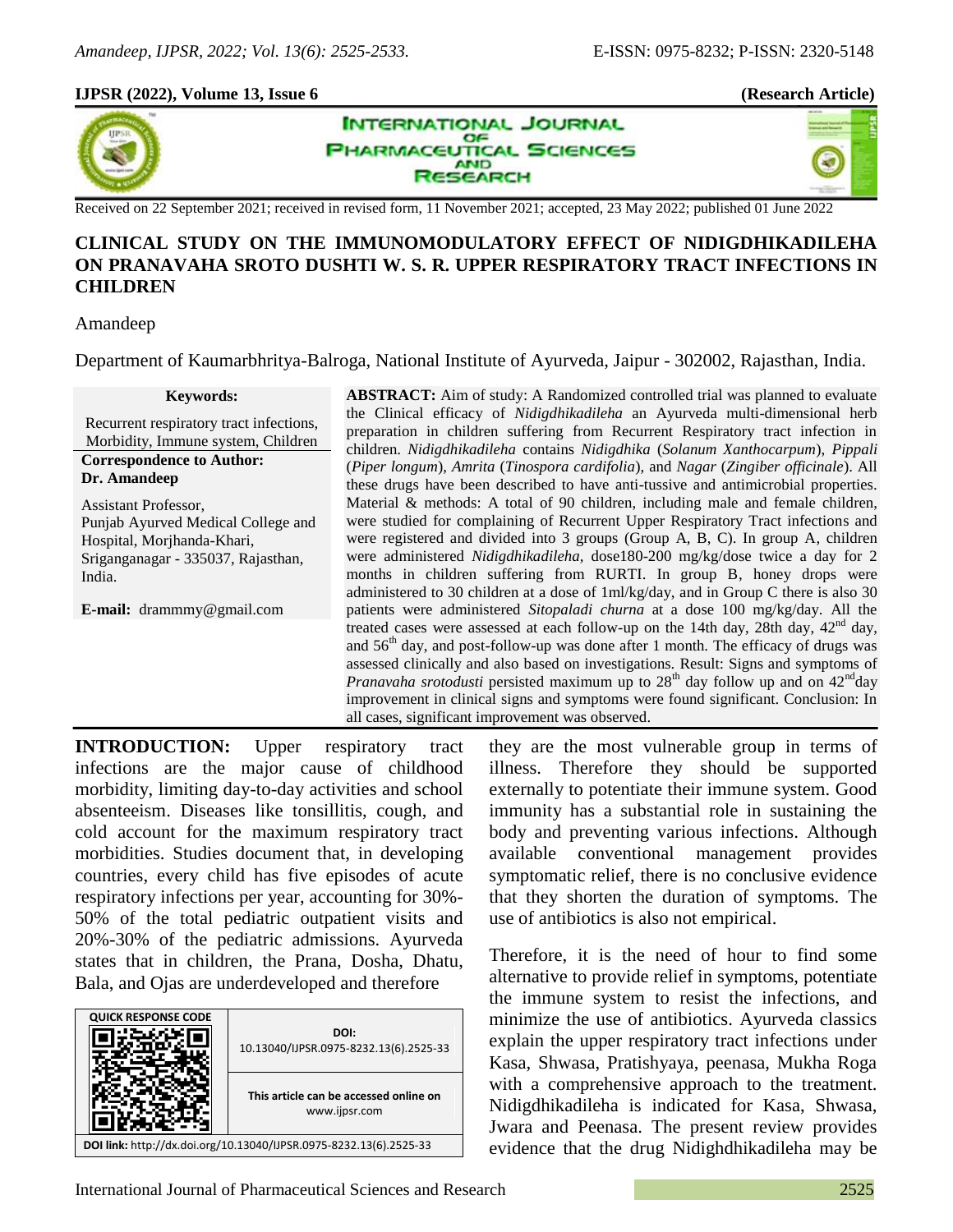used as a potent drug to manage recurrent upper respiratory tract infections in children.

### **Aim and Objectives of Study:**

1. To evaluate the immunomodulatory effect of Nidigdhikadileha.

2. To evaluate the effect of Nidigdhikadilehain on recurrent respiratory tract infections in children.

## **MATERIAL AND METHOD:**

**Study Type:** Open-Label Randomized Controlled Clinical Trial.

**Selection of Cases:** Total 101 participants presenting with morbidity features of Upper Respiratory Tract Infection were enrolled for this clinical trial and were equally divided into 3 groups, out of which 11 subjects were dropped out. A total of 90 patients completed the trial. Total 30 patients in each group completed the trial.

**Source:** Subjects attending the O. P. D and I. P. D. of Kaumarbhritya department of National Institute of Ayurveda, Jaipur, screened for this study.

**Age Group:** 6 to 12 years of either sex.

## **Drug Therapy:**

**Group A:** Trial Drug (Nidigdhikadileha)

**Group B:** Control Drug (Honey drops)

**Group C:** Standard Treatment (Sitopaladi Churna)

**Trial Drug:** Nidigdhikadileha is mentioned in Chakradutta Jwara Chikitsha / 199.

|  | TABLE 1 <sup>1-51</sup> : GROUPING OF PATIENTS AND DRUG INTERVENTION |  |
|--|----------------------------------------------------------------------|--|
|--|----------------------------------------------------------------------|--|

| <b>Groups</b>           | <b>Group A (Trial Drug)</b> | <b>Group B (Control Group)</b> | <b>Group C (Standard Control)</b> |
|-------------------------|-----------------------------|--------------------------------|-----------------------------------|
|                         | $n=30$                      | $n=30$                         | $n=30$                            |
| Intervention            | Nidigdhikadileha            | Honey drops                    | Sitopaladi Churna                 |
| Dose                    | $180-200$ mg/kg/day         | 1 drops/kg/day                 | 100 mg/kg/day                     |
| Dose form               | Avaleha                     | Liquid                         | Powder                            |
| Route of administration | Oral                        | Oral                           | Oral                              |
| Duration                | 8 weeks                     | 8 <sub>weeks</sub>             | 8 weeks                           |
| Administration          | After breakfast             | After breakfast                | After breakfast                   |
|                         | Morning-evening             | Morning-evening                | Morning-evening                   |

**Follow-ups:** Every 2 weeks (Day  $14^{th}$ ,  $28^{th}$ ,  $42^{nd}$  and  $56^{th}$ )

## **Post Treatment Follow-up:** After four weeks

## **End Point:** Clinically Safety and Efficacy

### **TABLE 2: COMPOSITION OF TRIAL DRUG NIDIGDHIKADILEHA 1-51**

| S. no. | <b>Name of Drug</b> | <b>Latn Name</b>     | <b>Part Used</b> | <b>Proportion</b> |
|--------|---------------------|----------------------|------------------|-------------------|
|        | Nidigdhika          | Solanum Xanthocarpum | Fruit            | 1 Part            |
|        | Nagar               | Zingiber officinale  | Rhizome          | Part              |
|        | Amrita              | Tinosporacardifolia  | Stem             | Part              |
|        | Pippali             | Piper longum         | Fruit            | Part              |

**Preparation of Trial Drug:** The drug was prepared in the pharmacy of National Institute of Ayurveda Jaipur as Avaleha form mixed with madhu (honey) to enhance its palatability for easy administration in children.

## **Presentation of Drug:**

**Trial Drug:** In the form of *Avaleha* packed in 50 gm tetra pack

**Control Group:** Honey Drops (packed in 15 ml vial)

**Conventional Treatment:** Sitopaladichurna in Powder form with honey (*Charak Samhita Rajyakshama Chikitsa* 8/103-104).

#### **Criteria for Selection of Patients:**

**Inclusion Criteria:** Children aged between 06 to 12 years of either sex.

Children with recurrent upper respiratory infections. Children whose parents are willing to give consent for a clinical trial.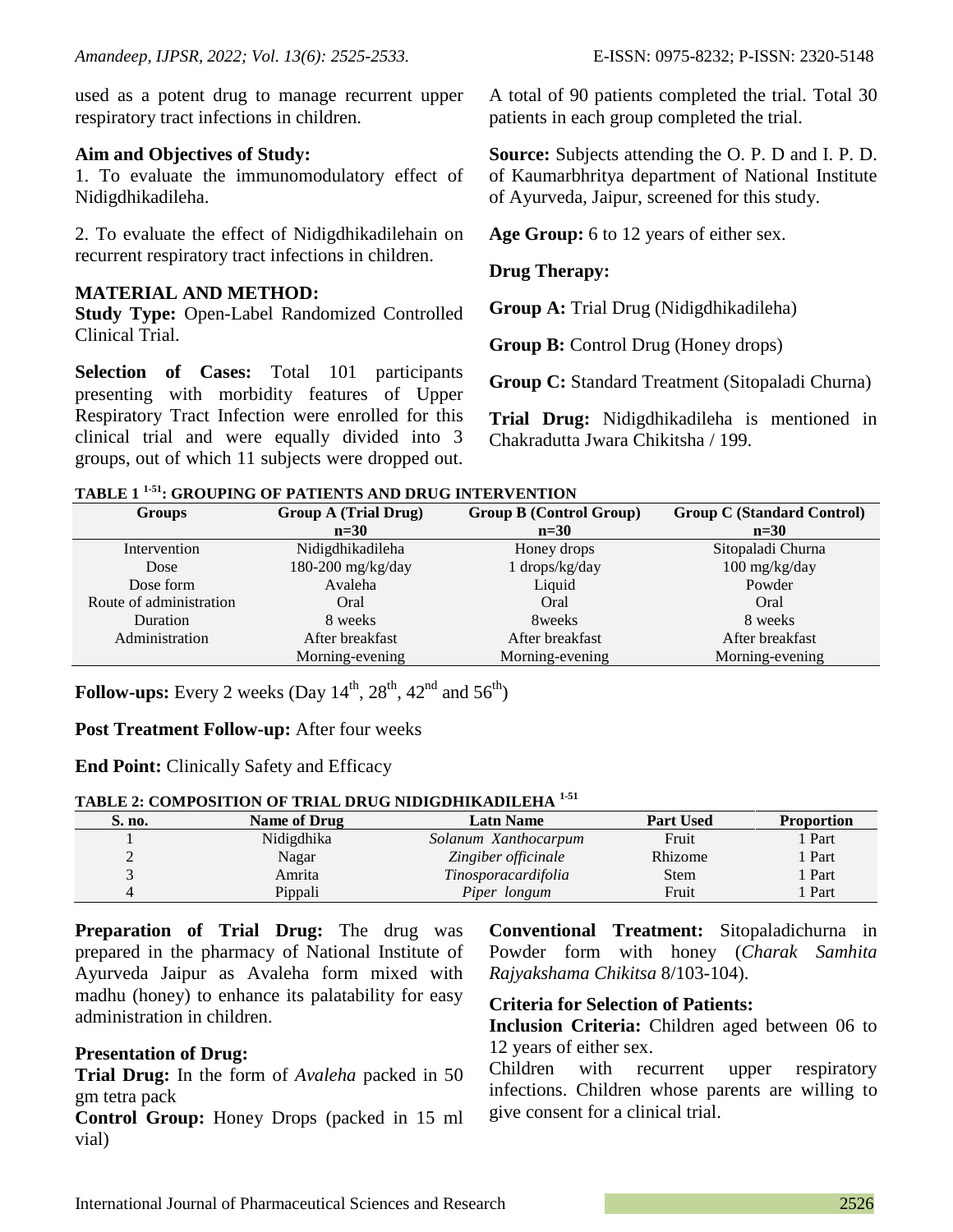**Exclusion Criteria:** Children suffering from major systemic illness necessitating hospitalization were excluded. Children with evidence of malignancy, genetic or congenital anomaly, and chronic illness like TB, UTI, and bleeding disorders. Children with concurrent serious hepatic dysfunction (defined as AST and/or ALT>3 times of the upper normal limit) or renal dysfunction (defined as S. creatinine>1.2mg/dl) uncontrolled pulmonary dysfunction (asthmatic and COPD patients)**.**  Chronic illnesses like TB, UTI and bleeding disorders *etc*. H/o hypersensitivity to any of the trial drug or their ingredients.

**Withdrawal Criteria:** The participant withdrew from the trial under the following condition:

- 1) Parents are not willing to continue.
- 2) Any major ailment necessitates the institution of new modalities of treatment.
- 3) Non-compliance with the treatment regimen (minimum 80% compliance is essential to continue the study).
- 4) Any adverse effect of drug during trial.

**Assessment Criteria:** Assessment was done before, during, and after treatment.

**Subjective Assessment:** This included various manifestations of upper respiratory tract infections based on clinical features of morbidity like Nasal Obstruction, Running Nose and Wheezing, Fever, *etc*., according to modern and *Ayurveda* assessment criteria. Grading on a four-point scale Morbidity score was calculated asMorbidity Score = Incidence in last Two months  $\times$  severity

**Laboratory Investigations:** CBC, ESR, IgG, TEC

## **Outcome Measures:**

**Primary Outcome Measures:** Change in Morbidity Score.

**Secondary Outcome Measures:** Decrease in episodes of Upper respiratory tract infections and improvement in quality of life of children.

**Ethical Clearance:** Ethical clearance of the present trial was obtained from Institutional Ethics Committee after deliberation on  $8<sup>th</sup> \& 9<sup>th</sup>$  May 2019 with Reference No. IEC/ACA/2019/1-14, National Institute of Ayurveda, Jaipur.

**Clinical Trial Registry of India Registration:**  Before starting the clinical trial, the present trial was applied for registration in CTRI with reference number REF/2020/07/035310 and CTRI with Registration No CTRI/2020/08/027386.

**Data Documentation and Analysis:**  Observations were documented during the study, analyzed and evaluated findings using statistical methods (student's t-test) to establish the efficacy.

- For correlation: Chi-square test
- For comparison: Kruskal Wallis Test
- For Objective parameter- Students' t-Test
- For Intergroup comparisons- One Way ANOVA Test, Two-way ANOVA Test, Wilcoxon Test
- For Intragroup Comparisons- Paired sample t-Test.

# **OBSERVATION & RESULTS**

| <b>TABLE 3: BASIC DETAILS OF THREE GROUPS</b> |                                                           |
|-----------------------------------------------|-----------------------------------------------------------|
| <b>Basic Details</b>                          | Mean $\pm$ SD    Median (IQR)    Min-Max    Frequency (%) |
| Group                                         |                                                           |
| A                                             | 30 (33.3%)                                                |
| B                                             | 30 (33.3%)                                                |
| C                                             | 30 (33.3%)                                                |
| Age (Years)                                   | $8.27 \pm 1.88$    8.00 (7.00-10.00)    6.00 - 12.00      |
| Gender                                        |                                                           |
| Male                                          | 53 (58.9%)                                                |
| Female                                        | $37(41.1\%)$                                              |
| Religion                                      |                                                           |
| Hindu                                         | 70 (77.8%)                                                |
| Muslim                                        | $20(22.2\%)$                                              |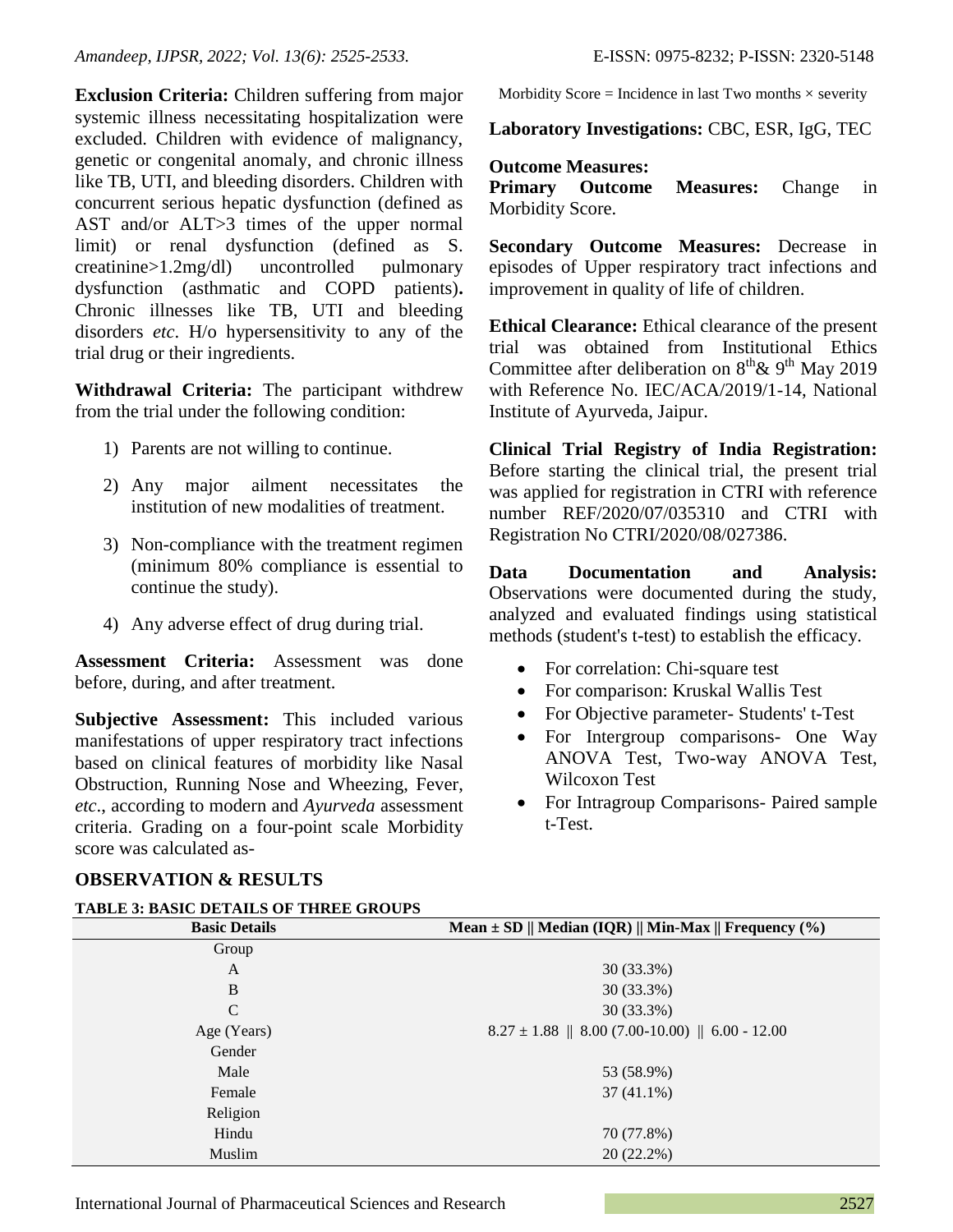| Socio-Economic Status          |                                                    |
|--------------------------------|----------------------------------------------------|
| Upper                          | $2(2.2\%)$                                         |
| <b>Upper Middle</b>            | 16 (17.8%)                                         |
| Middle                         | 34 (37.8%)                                         |
| Lower Middle                   | 35 (38.9%)                                         |
| Lower                          | 3(3.3%)                                            |
| Residence                      |                                                    |
| Urban                          | 83 (92.2%)                                         |
| Rural                          | 7(7.8%)                                            |
| <b>Family Status</b>           |                                                    |
| Nuclear                        | 71 (78.9%)                                         |
| Joint                          | $19(21.1\%)$                                       |
| Birth Weight (Kg)              | $2.73 \pm 0.26$    2.60 (2.50-3.00)    2.20 - 3.25 |
| Age of Weaning                 |                                                    |
| Before 6 Months                | 14 (15.6%)                                         |
| 6 Months                       | 58 (64.4%)                                         |
| After 6 Months                 | 18 (20.0%)                                         |
| Mode of Feeding At Birth       |                                                    |
| <b>Breast Feeding</b>          | 70 (77.8%)                                         |
| Top Feeding                    | 20 (22.2%)                                         |
| <b>Immunization History</b>    |                                                    |
| Complete                       | 82 (91.1%)                                         |
| Incomplete                     | $8(8.9\%)$                                         |
| Present Appetite               |                                                    |
| Good                           | 38 (42.2%)                                         |
| Average                        | 33 (36.7%)                                         |
| Poor                           | 17 (18.9%)                                         |
| Excessive                      | $2(2.2\%)$                                         |
| Present Pattern Of Diet        |                                                    |
| Vegetarian                     | 57 (63.3%)                                         |
| Mixed                          | 33 (36.7%)                                         |
| Status Of Agni                 |                                                    |
| Samagni                        | 65 (72.2%)                                         |
| Mandagni                       | 22 (24.4%)                                         |
| Tikshnagni                     | $2(2.2\%)$                                         |
| Vishamagni                     | $1(1.1\%)$                                         |
| Sleep                          |                                                    |
| Sound                          | 79 (87.8%)                                         |
| Excessive                      | $10(11.1\%)$                                       |
| Disturbed                      | $1(1.1\%)$                                         |
| <b>Associated Complaints</b>   |                                                    |
| None                           | 47 (52.2%)                                         |
| Snoring                        | 26 (28.9%)                                         |
| Conjuctivitis                  | 6(6.7%)                                            |
| Otitis Media                   | 6(6.7%)                                            |
| Tonsilitis                     | $5(5.6\%)$                                         |
| H/O Deworming (Yes)            | 42 (46.7%)                                         |
| Prakriti                       |                                                    |
| $V-K$                          | 59 (65.6%)                                         |
| $V-P$                          | $19(21.1\%)$                                       |
| $\mathbf{P}\text{-}\mathbf{K}$ | 12 (13.3%)                                         |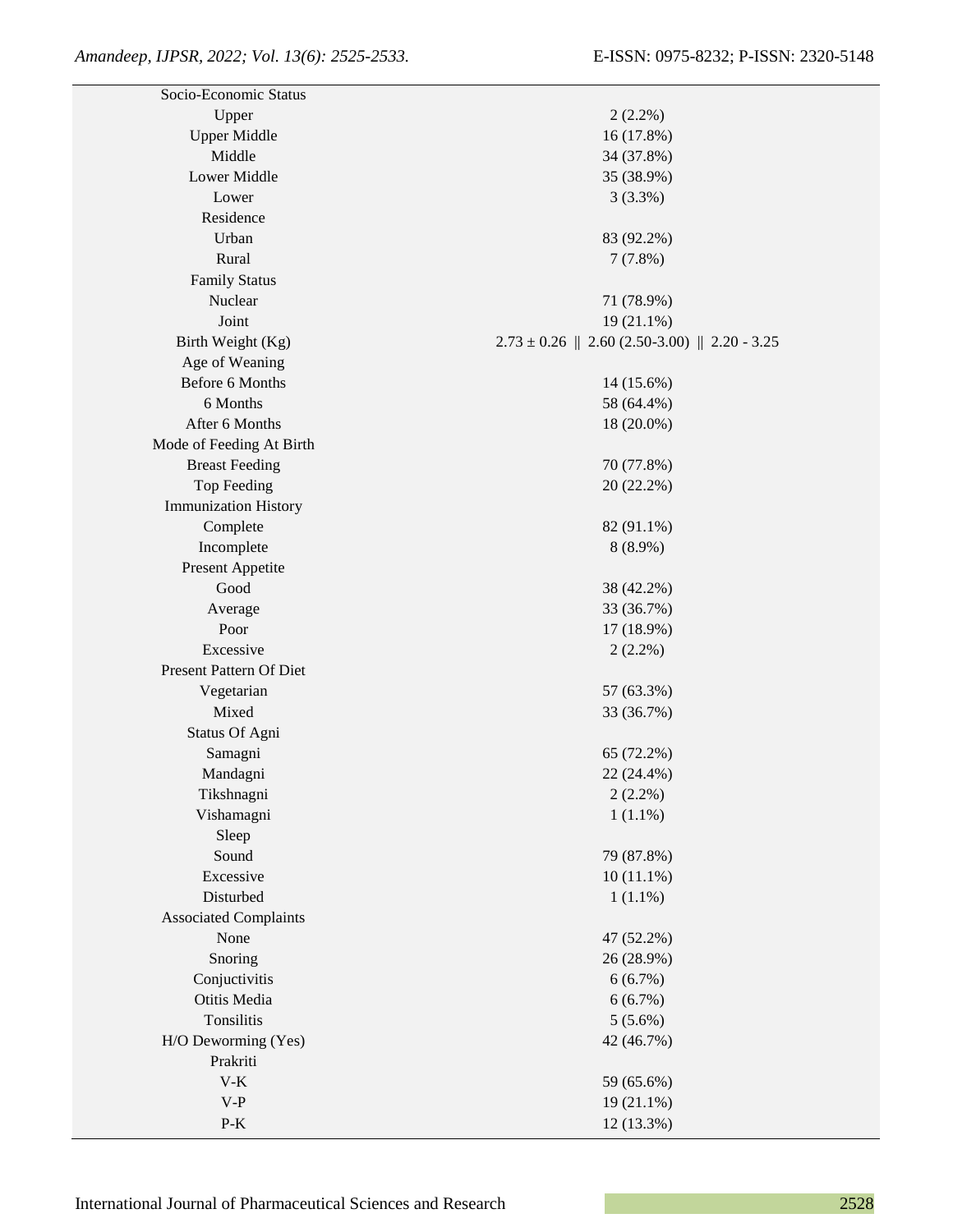#### **TABLE 4: CHANGES IN MORBIDITY SCORE TIME POINT COMPARISON OF THREE GROUPS**

| <b>Timepoint Comparison</b>           | TABLE 4: CHANGES IN MORBIDITY SCORE TIME POINT COMPARISON OF THREE GROUPS<br><b>Change in Morbidity Score from Before Treatment to Follow-up</b><br><b>P-Value for</b> |                                                                |                                                            |                                                          |                                                            |                                                                       |                                                                                                                                              |
|---------------------------------------|------------------------------------------------------------------------------------------------------------------------------------------------------------------------|----------------------------------------------------------------|------------------------------------------------------------|----------------------------------------------------------|------------------------------------------------------------|-----------------------------------------------------------------------|----------------------------------------------------------------------------------------------------------------------------------------------|
|                                       | <b>Timepoints</b>                                                                                                                                                      |                                                                |                                                            |                                                          |                                                            |                                                                       | <b>Comparison of</b>                                                                                                                         |
|                                       | Group: A                                                                                                                                                               |                                                                | <b>Group: B</b>                                            |                                                          | Group: C                                                   |                                                                       | the three Groups                                                                                                                             |
|                                       | <b>Mean</b><br>(SD) of<br><b>Absolute</b><br><b>Change</b>                                                                                                             | $P-$<br><b>Value</b><br>of<br><b>Change</b><br>Within<br>Group | <b>Mean</b><br>(SD) of<br><b>Absolute</b><br><b>Change</b> | <b>P-Value</b><br>of<br><b>Change</b><br>Within<br>Group | <b>Mean</b><br>(SD) of<br><b>Absolute</b><br><b>Change</b> | $P-$<br><b>Value</b><br>of<br><b>Change</b><br>Within<br><b>Group</b> | in Terms of<br><b>Difference of</b><br><b>Morbidity Score</b><br>from Before<br><b>Treatment to</b><br><b>Follow-up</b><br><b>Timepoints</b> |
| <b>Nasal Obstruction After</b>        | $-4.40$                                                                                                                                                                | < 0.001                                                        | 0.33                                                       | 0.679                                                    | $-4.43$                                                    | < 0.001                                                               | < 0.001                                                                                                                                      |
| <b>Treatment - Before Treatment</b>   | (2.33)                                                                                                                                                                 |                                                                | (1.84)                                                     |                                                          | (2.28)                                                     |                                                                       |                                                                                                                                              |
| <b>Nasal Obstruction Post Follow-</b> | $-4.17$                                                                                                                                                                | < 0.001                                                        | 0.27                                                       | 0.758                                                    | $-0.80$                                                    | 0.400                                                                 | < 0.001                                                                                                                                      |
| Up - Before Treatment                 | (2.23)                                                                                                                                                                 |                                                                | (2.30)                                                     |                                                          | (3.07)                                                     |                                                                       |                                                                                                                                              |
| Running Nose After Treatment -        | $-4.13$                                                                                                                                                                | < 0.001                                                        | $-0.73$                                                    | 0.400                                                    | $-4.27$                                                    | < 0.001                                                               | < 0.001                                                                                                                                      |
| <b>Before Treatment</b>               | (2.26)                                                                                                                                                                 |                                                                | (2.45)                                                     |                                                          | (2.00)                                                     |                                                                       |                                                                                                                                              |
| Running Nose Post Follow-Up -         | $-3.93$                                                                                                                                                                | < 0.001                                                        | $-1.40$                                                    | 0.045                                                    | $-3.73$                                                    | < 0.001                                                               | < 0.001                                                                                                                                      |
| <b>Before Treatment</b>               | (2.32)                                                                                                                                                                 |                                                                | (2.11)                                                     |                                                          | (2.15)                                                     |                                                                       |                                                                                                                                              |
| Wheezing After Treatment -            | $-2.47$                                                                                                                                                                | < 0.001                                                        | 0.43                                                       | 0.719                                                    | $-2.63$                                                    | < 0.001                                                               | < 0.001                                                                                                                                      |
| <b>Before Treatment</b>               | (2.29)                                                                                                                                                                 |                                                                | (1.57)                                                     |                                                          | (2.22)                                                     |                                                                       |                                                                                                                                              |
| Wheezing Post Follow-Up -             | $-2.17$                                                                                                                                                                | < 0.001                                                        | 0.47                                                       | 0.597                                                    | $-2.90$                                                    | < 0.001                                                               | < 0.001                                                                                                                                      |
| <b>Before Treatment</b>               | (2.38)                                                                                                                                                                 |                                                                | (1.57)                                                     |                                                          | (2.29)                                                     |                                                                       |                                                                                                                                              |
| DysponeaAfter Treatment -             | $-1.67$                                                                                                                                                                | < 0.001                                                        | 0.10                                                       | 0.894                                                    | $-1.23$                                                    | < 0.001                                                               | < 0.001                                                                                                                                      |
| <b>Before Treatment</b>               | (0.92)                                                                                                                                                                 |                                                                | (0.61)                                                     |                                                          | (1.14)                                                     |                                                                       |                                                                                                                                              |
| DysponeaPost Follow-Up -              | $-1.73$                                                                                                                                                                | < 0.001                                                        | 0.07                                                       | 0.863                                                    | $-0.57$                                                    | 0.167                                                                 | < 0.001                                                                                                                                      |
| <b>Before Treatment</b>               | (0.87)                                                                                                                                                                 |                                                                | (0.69)                                                     |                                                          | (1.04)                                                     |                                                                       |                                                                                                                                              |
| Cough After Treatment - Before        | $-3.37$                                                                                                                                                                | < 0.001                                                        | 0.07                                                       | 0.980                                                    | $-3.47$                                                    | < 0.001                                                               | < 0.001                                                                                                                                      |
| Treatment                             | (2.24)                                                                                                                                                                 |                                                                | (0.37)                                                     |                                                          | (2.10)                                                     |                                                                       |                                                                                                                                              |
| Cough Post Follow-Up - Before         | $-3.37$                                                                                                                                                                | < 0.001                                                        | $-0.17$                                                    | 1.000                                                    | $-3.37$                                                    | < 0.001                                                               | < 0.001                                                                                                                                      |
| Treatment                             | (2.28)                                                                                                                                                                 |                                                                | (1.44)                                                     |                                                          | (2.22)                                                     |                                                                       |                                                                                                                                              |
| Fever After Treatment - Before        | $-1.47$                                                                                                                                                                | 0.008                                                          | 0.07                                                       | 0.980                                                    | $-1.83$                                                    | 0.062                                                                 | < 0.001                                                                                                                                      |
| Treatment                             | (2.08)                                                                                                                                                                 |                                                                | (0.37)                                                     |                                                          | (2.78)                                                     |                                                                       |                                                                                                                                              |
| Fever Post Follow-Up - Before         | $-1.33$                                                                                                                                                                | 0.038                                                          | 0.07                                                       | 0.921                                                    | $-3.30$                                                    | < 0.001                                                               | < 0.001                                                                                                                                      |
| Treatment                             | (2.11)                                                                                                                                                                 |                                                                | (1.62)                                                     |                                                          | (2.73)                                                     |                                                                       |                                                                                                                                              |

#### **TABLE 5: COMPARISON OF THE THREE GROUPS IN TERMS OF CHANGE IN T. E. C AND IGG OVER TIME (N = 90)**

| <b>TEC</b>                                      |            | Group       |                  | P-value for comparison  |
|-------------------------------------------------|------------|-------------|------------------|-------------------------|
|                                                 | A          | B           | $\mathbf C$      | of the three groups at  |
|                                                 | Mean (SD)  | Mean (SD)   | <b>Mean</b> (SD) | each of the time points |
|                                                 |            |             |                  | (Kruskal Wallis Test)   |
| <b>Before Treatment</b>                         | 0.28(0.16) | 0.27(0.17)  | 0.30(0.18)       | 0.817                   |
| <b>After Treatment</b>                          | 0.24(0.14) | 0.30(0.18)  | 0.29(0.18)       | 0.222                   |
| P Value for change in T.E.C over time within    | < 0.001    | 0.048       | 0.098            |                         |
| each group (Wilcoxon Test)                      |            |             |                  |                         |
| Overall P-Value for comparison of the change    |            | < 0.001     |                  |                         |
| in TEC over time between the three groups       |            |             |                  |                         |
| (Generalized Estimating Equations)              |            |             |                  |                         |
| IgG                                             |            | Group       |                  | P-value for comparison  |
|                                                 | A          | B           | $\mathcal{C}$    | of the three groups at  |
|                                                 | Mean (SD)  | Mean $(SD)$ | Mean $(SD)$      | each of the time points |
|                                                 |            |             |                  | (Kruskal Wallis Test)   |
| <b>Before Treatment</b>                         | 1061.67    | 1069.13     | 1041.20          | 0.777                   |
|                                                 | (157.73)   | (141.61)    | (162.79)         |                         |
| <b>After Treatment</b>                          | 1114.33    | 1073.67     | 1093.27          | 0.462                   |
|                                                 | (156.90)   | (150.39)    | (149.34)         |                         |
| P Value for change in IgG over time within each | < 0.001    | 0.021       | < 0.001          |                         |
| group (Wilcoxon Test)                           |            |             |                  |                         |
| Overall P-Value for comparison of the change    |            | < 0.001     |                  |                         |
| in IgG over time between the three groups       |            |             |                  |                         |
| (Generalized Estimating Equations)              |            |             |                  |                         |

International Journal of Pharmaceutical Sciences and Research 2529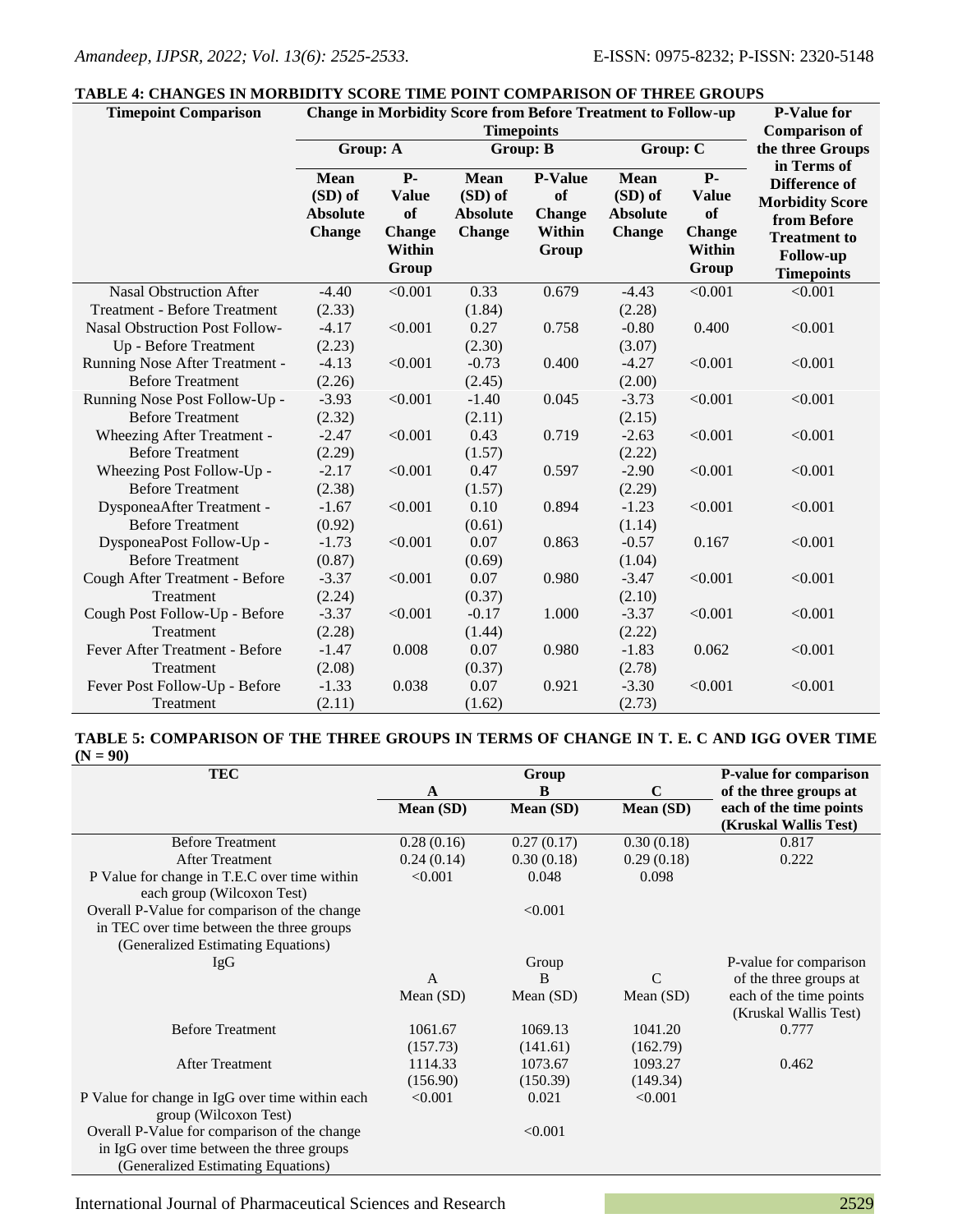**Effect of Therapy:** Group A showed the highly significant result in morbidity features like Nasal obstruction, Running nose, Wheezing, Dyspnoea, Cough, Fever, Recurrence, Severity, Weight, and Height gain. In haematological parameters, Hb%, Lymphocytes, TEC, IgG showed highly significant results and were insignificant in the rest of the parameters.

Group B showed no significant results in morbidity features, while only Hb% and Neutophils showed significant results in laboratory parameters.

Group C showed the significant result in Nasal obstruction, Running nose, Wheezing, Dyspnoea, and Cough. However, post-follow-up results were not satisfying in Nasal obstruction and Wheezing. Laboratory parameters show the significant result in Hb%, and rest of the parameters is nonsignificant.

**Overall Effect of Therapy:** In Group A (Nidigdhikadileha) and Group C (Sitopaladi Churna), improvement was seen in all morbidity features. At the same time, no significant changes were noted in morbidity features in Group B (Honey drops). Compared to all three groups, Group A showed a highly significant result and, after treatment, post-follow-up was satisfied.

**Discussion on Mode of Action of Trial Drug:** According to Ayurveda classics, Pranavaha Srotasdusti is responsible for all respiratory illnesses. Pranavaha Srotas is the main unit for the lungs and heart. Any pathology or changes in anatomical structure cause Pranavaha Srotodusti. Ayurveda classics also explain the same in terms of Upper Respiratory tract infections under the heading of Kasa, Shwasa, Pratishyaya, Mukha Roga with a complete approach to the remedy of the same. It is established in Ayurveda that Ojas (immunity) plays an effective role in preventing such pathological states. Ojas of an individual are usually challenged in the early life period because of physiological, structural, dietetic, and biochemical limitations. The trial drug Nidigdhikadileha is a component of 4 herbs with multi-dimensional properties. These drugs directly act on the Pranavaha Srotas (Respiratory Tract). Kantakari, Sunthi, Guduchi, and Pippali have Vata-Kaphahara properties. These drugs are dominant in

Teekshna Rasa, Ushana Virya, Laghu Guna, and some of Katu Tikshana, so they act on Respiratory tract mucosa and start Vilayana of Kapha Dosha. When obstructed Kapha melted down it resulted in the removal of Sroto Avarodha, which Kapha Dosha, While cause, Ushna Virya dried up the excessive discharge of Respiratory Tract. The Vatahara Guna causes Vatanulomana and pacify Vimarga Kupita Vata caused due to Avarana. Kantkari, Sunthi, Pippali also act as Deepana, Pachana and Vatanulomana. All these actions, especially Srotoshodhana, help regulate the body's metabolism. Kantkari also has a good nutritional value and provides nourishment to the body. Pippali and Guduchi nourish the body with their Rasayana effect and lower the infections through their antimicrobial effect. Overall, Nidigdhikadi Leha decreases the Vata Kapha Dosha, Amapachaka, and Srotoshodhana, by which Ojas and Dhatusara increase in body Vyadhikshamatva will improve.

In modern science, available management like firstgeneration antihistamines, antipyretics (paracetamol) or anti-inflammatory agents (ibuprofen), cough suppressants such as dextromethorphan, expectorants (guaifenesin), and decongestants such as pseudoephedrine and phenylpropanolamine provide symptomatic relief but do not reduce the duration of illness either they reduce the frequency of illness. The indications of the drug Nidigdhikadileha in Chakradutta are jwara (fever) along with kasa (cough), shwasa (dyspnoea), peenasa (rhinitis), indicating the symptoms of respiratory infections. Drug ingredients suggest that these drugs have immunomodulatory, anti-bacterial, antioxidative, antimicrobial, analgesic, and bioavailability enhancing effects. The immunomodulatory effect may show the sustained effect of the drug and may reduce the frequency and severity of illness. Antiinflammatory, Bronchodilator effect, antihistaminic and anti-asthmatic, properties may help in alleviating the symptoms and provide relief.

Anti-allergic and anti-tussive, the effect can help in relieving the symptoms. Also, the drugs have a nutritional effect that may add to better growth and development and improve the child's immune system.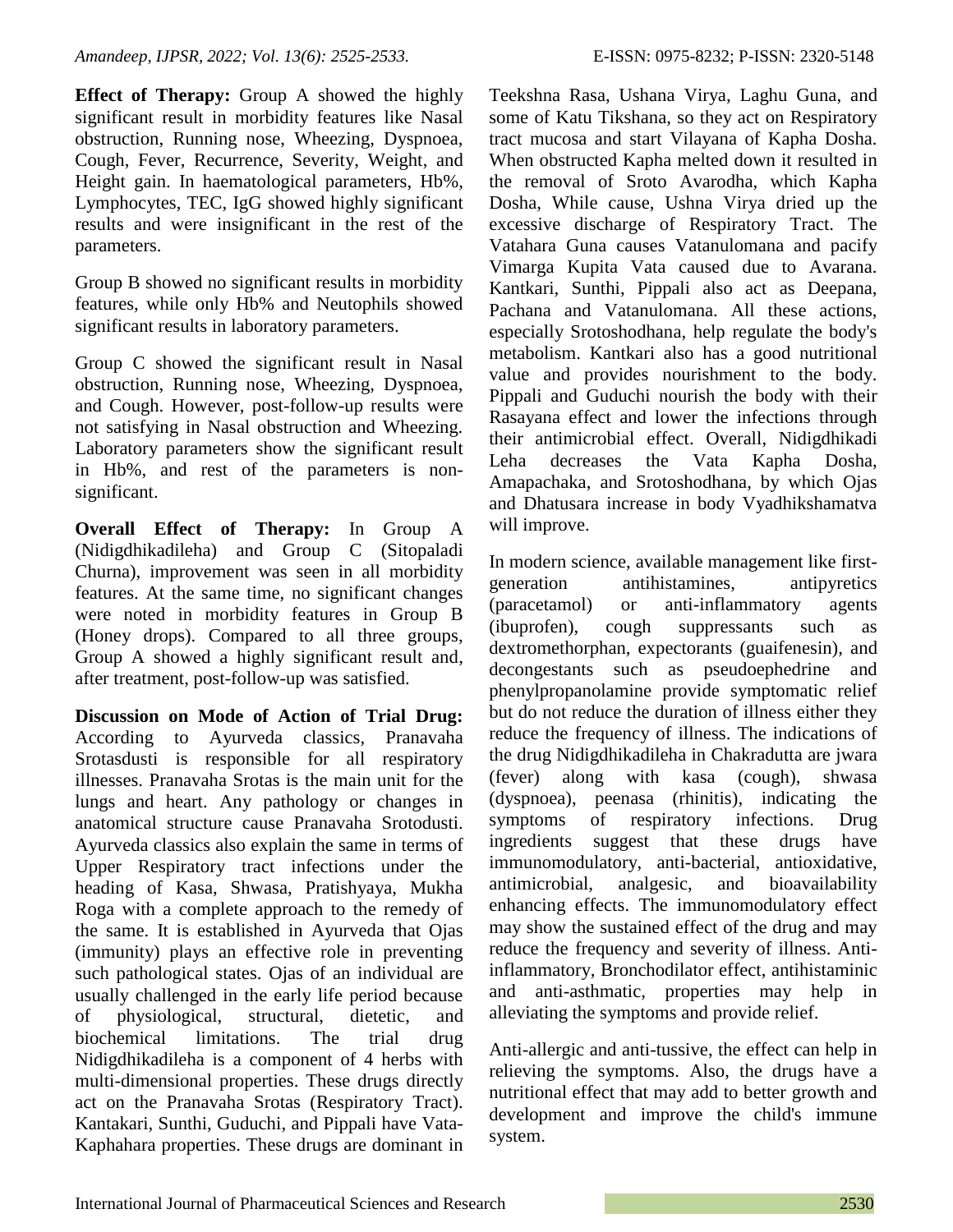This reveals that the ingredients of Nidigdhikadileha possess immunomodulatory, antibacterial, anti-oxidative, antimicrobial, analgesic, and bioavailability enhancing effects. Also, the ingredient affects bronchial asthma, anti-tussive and anti allergic effects, and has high nutritional value. Therefore, Nidigdhikadileha can be a potent remedy for managing recurrent upper respiratory tract infections in children.

**Limitations of the Study:** The present study was done with a small sample of patients due to time and financial constraints. The results obtained are just a preview of information for future researchers to study involving a large sample size. It is expected that further study on this project could be beneficial for the children suffering from recurrent respiratory infections.

**CONCLUSION:** Statistically significant improvement was found in Morbidity scores-Running nose, Nasal obstruction, Wheezing, Dyspnoea, Cough, and Fever in group A (trial group) ( $p<0.001$ ). No significant improvement was obtained in group B (Honey) in any of the morbidity scores except for Running nose, in which significant improvement was found. Statistically significant improvement  $(p<0.001)$  was observed in Running nose, Nasal obstruction, Wheezing, and Dyspnoea in group C (Active control); no significant improvement was found in cough and fever in this group (Group C). Over time, the overall change in running nose, Nasal Obstruction, Wheezing, Dyspnoea, Cough and Fever Morbidity Score was compared in the three groups using the Generalized Estimating Equations method.

There was a significant difference in the trend of Running nose, Nasal Obstruction, Wheezing, Dyspnoea, Cough, and Fever Morbidity Score over time between the three groups ( $p = < 0.001$ ). Posttreatment follow-up showed significant improvement in all the morbidity features in group A (trial group),  $p < (0.001)$ , suggesting immuneenhancing and sustained effect of the trial drug (Nidigdhikaadileha). No adverse effect of the trial drug was observed during the study.

**ACKNOWLEDGEMENT:** I wish to express my gratitude to my guide respected Dr. Nisha Kumari Ojha, Associate Professor and HOD, P.G. Department of Kaumarabhritya N. I. A. Jaipur, who made this work possible. Her guidance, generous advice, invaluable supervision. A special thanks and deep regards are due for all teachers of Ayurveda faculty NIA, library staff, all paramedical Staff, IT Centre and workers. My sincere thanks to each and every patient who have given their valuable support in completing this work. And at last, I thank one and all who helped me directly and indirectly in this work.

**CONFLICTS OF INTEREST:** No, conflicts of interest.

# **REFERENCE:**

- 1. Chakradutta of Sri Chakrapanidutt with " Vaidyaprabha" hindi commentary by Dr. Indradev Tripathi, 3rd Edition, Chaukhambha Sanskrit Sansthan, Varanasi-221001, Jwarachikitsa adhyaya/ 199
- 2. Chakradutta of Sri Chakrapanidutt with " Vaidyaprabha" hindi commentary by Dr. Indradev Tripathi, 3rd Edition, Chaukhambha Sanskrit Sansthan, Varanasi-221001, Jwarachikitsa adhyaya/ 199
- 3. Chakradutta of Sri Chakrapanidutt with " Vaidyaprabha" hindi commentary by Dr. Indradev Tripathi, 3rd Edition, Chaukhambha Sanskrit Sansthan, Varanasi-221001, Jwarachikitsa adhyaya/ 199
- 4. Chaudhary S, Gulati K, Rai N and Ray A: Evaluation of Anti-Inflammatory and Immunomodulatory Effects of Aqueous Extract of *Solanum xanthocarpum* in Experimental Models of Bronchial Asthma. EC Pharmacology and Toxicology 2.6 2016.
- 5. Sultana R, Khanam S and Devi K: Immunomodulatory effect of methanol extracts of *Solanum xanthocarpum* fruits. IJPSR 201; 2(2): 93-97.
- 6. Pandey RK, Shukla SS, Jain A, Jain A, Gupta VB and Deb L: Evaluation of Comparative Immunomodulatory Potential of *Solanum xanthocarpum* Root and Fruits on Experimental Animal. Indian J of Pharmaceutical Education and Research 2018; 52(4-2): 237-45.
- 7. Gupta PK, Chakraborty P and Kumar S: G1-4A, a polysaccharide from *Tinospora cordifolia* inhibits the survival of Mycobacterium tuberculosis by modulating host immune responses in TLR4 dependent manner. PLoS One 2016; 0154725.
- 8. Nair PK, Melnick SJ, Ramachandran R, Escalon E and Ramachandran C: Mechanism of macrophage activation by (1,4)-α-D-glucan isolated from *Tinospora cordifolia*," International Immunopharmacology 2006; 6: 1815–1824.
- 9. Puradare H: A Supelmmuomodulatory role of *Tiospora cordifolia* as an adjuvant in surgical treatment of diabetic foot ulcers, a prospective randomized cotrolled study. Indian J Med Sci 2007; 61(6): 347-355.
- 10. Sunila ES and Kuttan G: Immunomodulatory and antitumor activity of *Piper longum* Linn. and piperine. J Ethnopharmacol 2004; 90(2-3): 339-46.
- 11. Atal CK, Zutshi U and Rao PG: Scientific evidence on the role of Ayurvedic herbals on bioavailability of drugs. J Ethnopharmacol 1981; 4(2): 229-232.
- 12. Tripathi DM, Gupt N, Lashmi V and Saxena KC: A Agrawal. Antigiardial and immunostimulatory effect of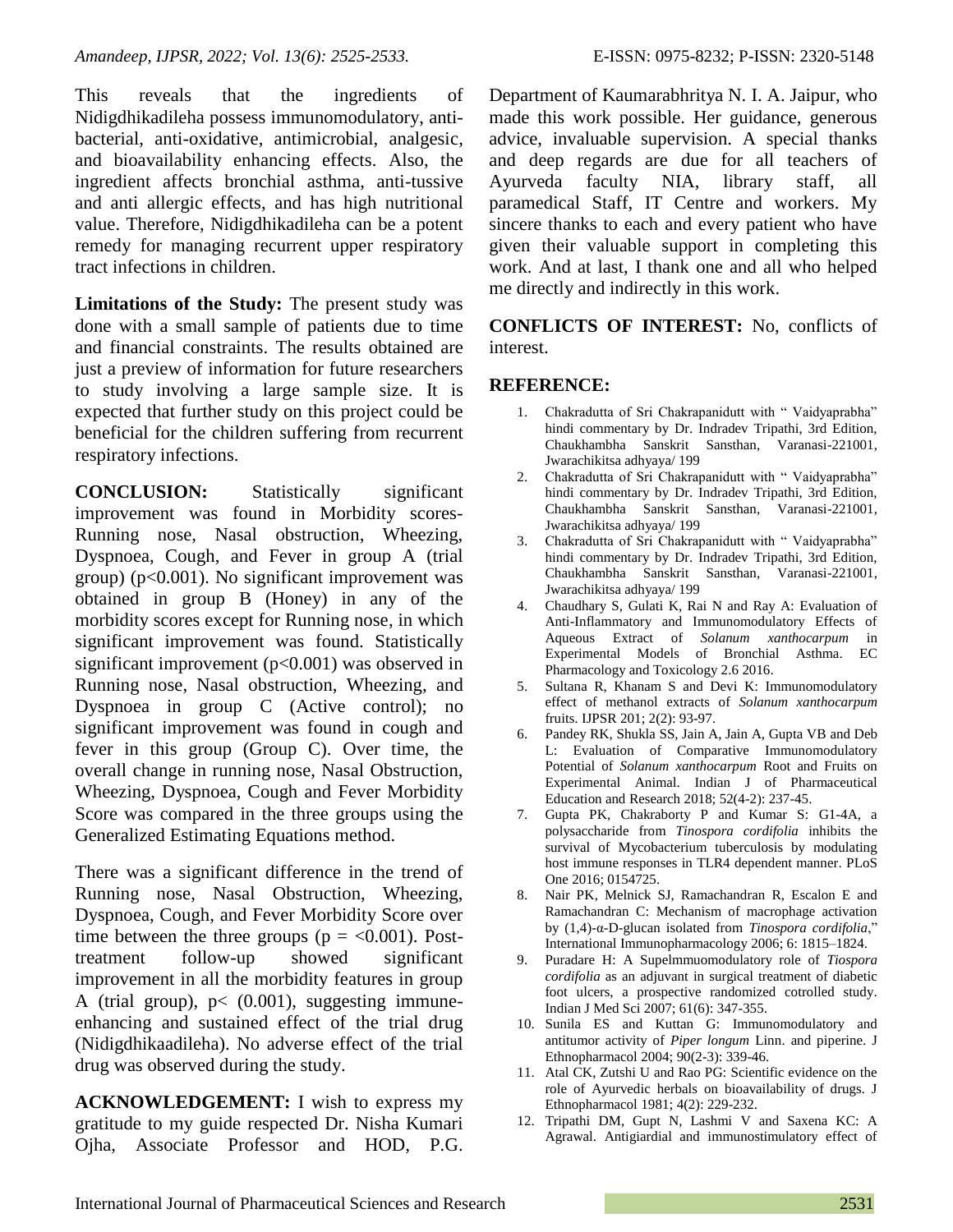Piper longum on giardiasis due to *Giardia lamblia*. Phytother Res 1999; 13: 561-565.

- 13. Raj K, Salar and Suchitra: Evaluation of antimicrobial potential of different extracts of *Solanum xanthocarpum* Schrad and Wendl 2009; 3(3): 97-100.
- 14. Nithya MC and Ragavendran D Natarajan: Antibacterial and free radical scavenging activity of a medicinal plant *Solanum xanthocarpum*. International Journal of Food Propertie 2018; 21: 313-27.
- 15. Jeyachandran R, Francis Xavier T and Anand SP: Antibacterial Activity of Stem Extracts of *Tinospora cordifolia* (Wild) Hook .F & Thomson. Ancient Science of Life 2003; XXIII(1):
- 16. Nageshwari G, Reddy AH and Venkatappa B: Anti bacterial activity of *Tinospora cordifolia* extracts on clinical isolates from HIV infected patients. International Journal of Current Research 8(6): 33072-33077.
- 17. Rohini Pungle, Aditya Tambe, Anil More and Arun Kharat: Anti-inflammatory and antioxidant potentiality of *Solanum xanthocarpum*. African Journal of Biotechnology 2018; 17(37): 1188-1195'
- 18. Dinanath D Patil: Antioxidant Effect of the Stem and Leaves of *Solanum xanthocarpum*. UJAHM 2013; 01(03): 68-70.
- 19. Shukla Y and Singh M: Cancer preventive properties of ginger: A brief review. Food Chem Toxicol 2007; 4.
- 20. Dugasani S, Pichika MR, Nadarajah VD, Balijepalli MK, Tandra S and Korlakunta JN: Comparative antioxidant and anti-inflammatory effects of [6]-gingerol, [8]-gingerol, [10]-gingerol and [6]-shogaol. J Ethnopharmacol 2010; 127: 515–20.
- 21. Natarajan KS, Narasimhan M, Shanmugasundaram KR, and Shanmugasundaram ER: Antioxidant activity of a saltspice-herbal mixture against free radical induction. J Ethnopharmacol 2006; 105(1-2): 76-83.
- 22. Ody, P: London: Dorling- Kinderesly 2000.
- 23. Iram Gull, Mariam Saeed, Halima Shaukat, Shahbaz M Aslam, Zahoor Qadir Samra and Amin M Athar: Inhibitory effect of *Allium sativum* and *Zingiber officinale* extracts on clinically important drug resistant pathogenic bacteria. Annals of Clinical Microbiology and Antimicrobials 2012; 11: 8.
- 24. Kamrul Islam, Asma Afroz Rowsni, Md. Murad Khan and Md. Shahidul Kabir: Antimicrobial activity of ginger (*Zingiber officinale*) extracts against food-borne pathogenic bacteria. International Journal of Science Environment and Technology 2014; 3(3): 867-71.
- 25. Singh C and Rai NP: *In-vitro* anti-bacterial activity of *Piper longum* L. fruit. International J of Pharmaceutical Sciences Review and Research 18(2): 89-91.
- 26. Mohib Khan and Mustafa Siddiqui. Antimicrobial activity of Piper fruits. Natural Product Radi 2007; 6(2): 111-113.
- 27. Vedhanayaki G, Shastri GV and Kuruvilla A: Analgesic activity of *Piper longum* Linn. Root. Indian J Exp Biol 2003; 41(6): 649- 51.
- 28. Baskar V, Selvakumar K and Madhan R: Study on Improving Bioavailability ratio of Ant-iinflamatory compound from ginger through Nano Transdermal Delivery. Asian J Pharma and Clinical Res 2012; 5: 3.
- 29. Hiwale AR, Dhuley JN and Naik SR: Effect of coadministration of piperine on pharmacokinetics of betalactam antibiotics in rats. Indian Journal of Experimental Biology 2002; 40(3): 277-81.
- 30. Khajuria A, Zutshi U and Bedi KL: Permeability characteristics of piperine on oral absorption--an active alkaloid from peppers and a bioavailability enhancer. Indian J Exp Biol 1998; 36(1): 46-50. PMID: 9536651.
- 31. Verma SK, Singh M, Jain P and Bordia A: Protactive effect of ginger, *Zingiber officinale* Rosc on experimental atherosclerosis in rabbit. IJEB 2004; 42(7): 736-38.
- 32. Utpalendu Jana, Rabindra Nath Chattopadhyay and Badri Prasad Shaw: Preliminary studies on anti-inflammatory activity of *Zingiber officinale* rosc, *Vitex negundo* linn. and *Tinospora cordifolia* (Willid) miers in albino rats Indian Journal of Pharmacology 1999; 31: 232-33.
- 33. Kumar A, Panghal SSS, Mallapur, M. Kumar Veerma Ram and Singh BK: Anti-inflammatory Activity of *Piper longum* fruit oil. Indian J Pharm Sci 2009; 71(4): 454–456.
- 34. Dongre PR, Bhujbal SS and Kumar D: Bronchodilatory activity of *Curcuma longa*, *Zingiber officinale* and *Alpinia galanga* based herbal formulation (AHF). Orient Pharm Exp Med 2015; 15: 341–346.
- 35. Pawan Kaushik, Dhirender Kaushik and Rubi Rani: *Invivo* and *in-vitro* Antiasthmatic Studies of Plant Piper longum Linn. International Journal of Pharmacology 2012; 8(3): 192-197.
- 36. Gautam P.Vadnere, Ram S.Gaud and Abhay Kumar Singhai: Evaluation of Anti Asthmatic Property of *Solanum xanthocarpum* Flower Extracts. Pharmacologyonline 2008; 1: 513-522.
- 37. Gohil PV and Mehta AA: Evaluation of Mast Cell Stabilizing and Anti-Anaphylactic Activity of Polyherbal Formulation. Advances in Biol Res 2011; 5(6): 304-308;
- 38. Govindan S, Viswanathan S, Vijayasekaran V and Alagappan R: A pilot study on the clinical efficacy of *Solanum xanthocarpum* and *Solanum trilobatum* in bronchial asthma. J Ethnopharma 1999.
- 39. Sachin Parmar, Amit Gagwal and Vishwas Rapariya: Evaluation of anti-asthmatic activity of ethanolic extract of *Solanum xanthocarpum* leaves. Pharmacology 2010.
- 40. Choi JR, Lee CMJung ID, Lee JS, Jeong YI, Chang JH, Park HJ Choi IW, Kim JS, Shin YK, Park SN and Park YMA: pigenin protects ovalbumin-induced asthma through the regulation of GATA-3 gene. Int Immunopharmacol 2009; 9(7-8): 918-24.
- 41. Vadnere GP, Gaud RS and Singhai AK: Evaluation of Anti-asthmatic property of *Solanum xanthocarpum* Flower Extracts. Pharmacology Online 2008; 1: 513-522.
- 42. Nadkarni AN: Indian Materia Medica. Bombay Popular Prakashan Bombay 1954; 286.
- 43. Elizabeth A. Townsend, Matthew E. Siviski, Yi Zhang, Carrie Xu, Bhupinder Hoonjan and Charles W. Emala: Effects of Ginger and Its Constituents on Airway Smooth Muscle Relaxation and Calcium Regulation. Am J Respir Cell Mol Biol 2013; 48(2): 157–163.
- 44. Asad Mahmood Khan, Muhammad Shahzad, Asim MBR, Muhammad Imran & Arham Shabbir: *Zingiber officinale* ameliorates allergic asthma *via* suppression of Th2 mediated immune response. Pharmaceutical Biology 2015; 53(3): 359-367.
- 45. Urmila Aswar, Sumit Shintre, Shilpa Chepurwar & Manoj Aswar: Antiallergic effect of piperine on ovalbumininduced allergic rhinitis in mice, Pharmaceutical Biology 2015; 53(9): 1358-1366.
- 46. Seung‐Hyung Kim and Young‐Cheol Lee: Piperine inhibits eosinophil infiltration and airway hyper responsiveness by suppressing T cell activity and Th2 cytokine production in the ovalbumin‐induced asthma model. J of Pharmacy and Pharma 2009; 61(3): 353-359.
- 47. Bera K, Nosalova G, Sivova V and Ray B: Structural Elements and Cough Suppressing Activity of Polysaccharides from *Zingiber officinale* Rhizome. Phytotherapy Research 2015.